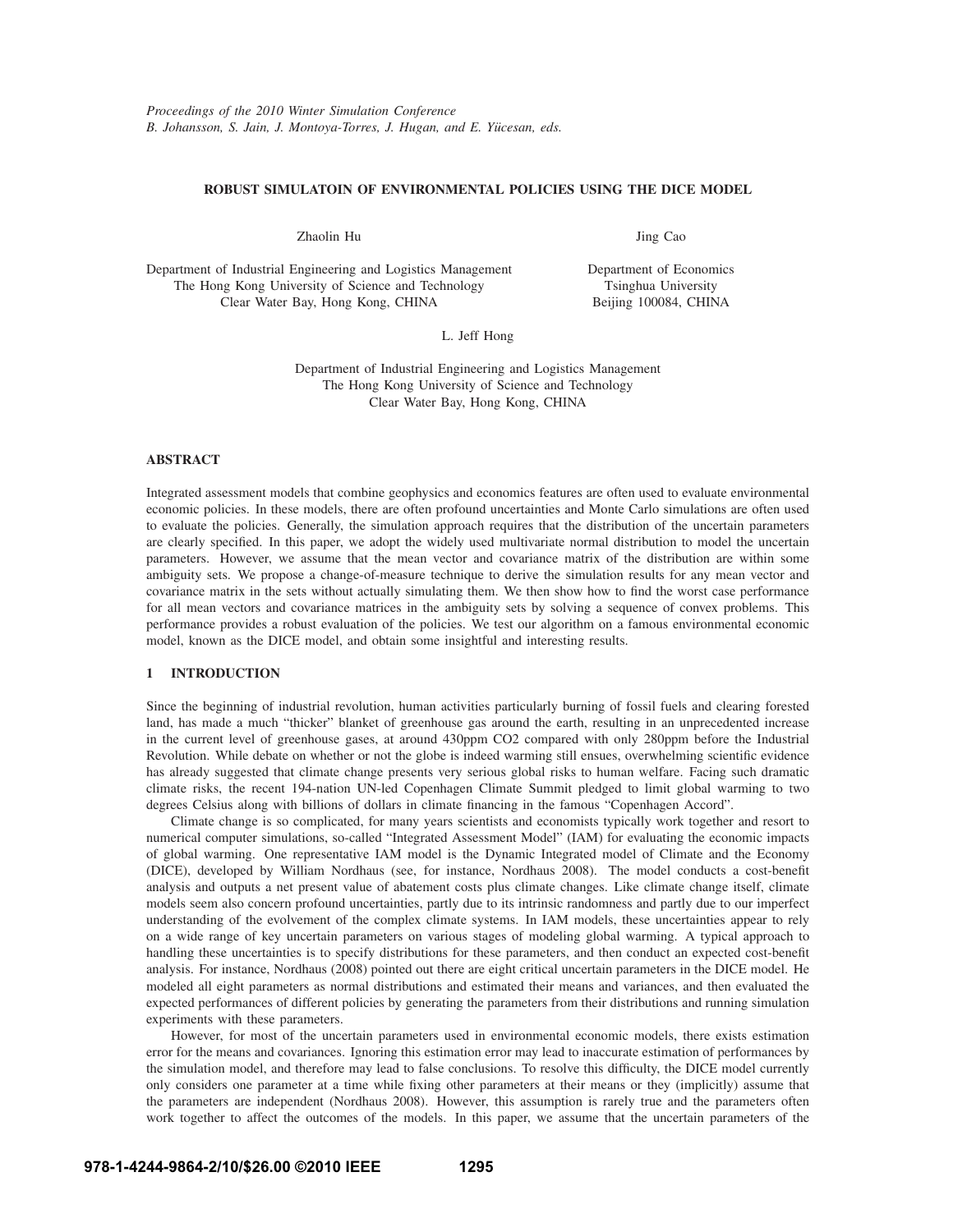environmental simulation model follow a multivariate normal (MVN) distribution with an ambiguous mean vector and covariance matrix. The MVN distribution is used in the DICE model because of its simplicity and generality (Nordhaus 2008). To model the ambiguity in the mean vector and the covariance matrix, we assume that they are constrained in two sets, respectively, which we call "ambiguity sets". We consider different forms of ambiguity sets so that they are general enough to model practical situations, e.g., the mean vector and covariance matrix are estimated with or without data, while still maintaining the desired mathematical tractability. When there is ambiguity in specifying the MVN distribution, the results of the simulation are also ambiguous, making policy comparisons difficult. To solve this problem, we take a robust approach that is used widely (see, e.g., the robust design of Taguchi 1984 and the robust optimization of Ben-Tal and Nemirovski 1999). This approach finds the worst-case performance among all MVN distributions constrained by the ambiguity sets to evaluate a policy and compares different policies based on these worst-case performances.

To handle the above robust simulation, we implement a change-of-measure technique that uses the simulation results conducted at a given MVN distribution to infer the simulation results for all MVN distributions constrained by the ambiguity sets, and then convert the simulation problem to a stochastic optimization problem. To solve the stochastic optimization problem, we use a sample-average approximation that takes a sample of simulation replications and reformulates the optimization problem into a semi-definite optimization problem. We then take an iterative approach and solve a convex optimization problem in each iteration. We prove that the sequence of solutions generated by our algorithm is improving and converges to a stationary point of the sample-average approximation.

We apply our approach on the DICE model. We consider three performance measures, as well as five environmental policies. We find that the ambiguity of covariance matrix has very little impact on all three performance measures and, therefore, the model is robust with respect to the ambiguity covariance matrix. When the ambiguity of the mean vector is considered, however, the performances may change significantly for all three performance measures. However, these changes in general do not alter our preferences over different policies, i.e., the ranking of the policies are robust with respect to the ambiguities of both mean vector and covariance matrix. Therefore, we conclude that the DICE model is robust in comparing different policies, but its performances are only robust with respect to ambiguous covariance matrix.

The rest of this paper is organized as follows. In Section 2, we introduce the problem formulation and the change-of-measure reformulation. In section 3, we develop a sequential algorithm to solve the optimization problem formulated in Section 2 and analyze its properties. We study the robustness of the DICE model and conclude the paper in Section 4.

# **2 PROBLEM FORMULATION**

#### **2.1 Basic Formulation**

Let ξ denote the *d*-dimensional vector of the key uncertain parameters in the environmental simulation model. Following the convention of environmental economics literature, we assume that ξ follows a MVN distribution with a mean vector  $\mu$  and a covariance matrix Σ. Let  $c(\xi)$  denote the output of the simulation model when  $\xi$  is given. In our context,  $c(\xi)$  may be the cost, or the temperature increase. Because of the complexity of environmental simulation models, we assume that the closed-form expression of  $c(\cdot)$  is not available and  $c(\xi)$  can only be observed through running simulation experiment at ξ. In the simulation study, we are interested in estimating  $E_{(μ,Σ)}[c(ξ)]$ .

Note that  $E_{(u,\Sigma)}[c(\xi)]$  is a function of  $(\mu,\Sigma)$ . When there is ambiguity in the specification of  $(\mu,\Sigma)$ , there is also ambiguity in  $E_{(\mu,\Sigma)}[c(\xi)]$ . Let M and S denote the sets of possible values that  $\mu$  and  $\Sigma$  may take, respectively, and  $M \times S$  denote corresponding Cartesian product. We call  $M$ , S and  $M \times S$  the "ambiguity sets" and discuss in detail in Section 2.2. To handle the ambiguity in  $(\mu, \Sigma)$ , we take a robust approach and find the worst-case performance of  $E_{(\mu,\Sigma)}[c(\xi)]$  among all  $(\mu,\Sigma)$  in  $\mathscr{M}\times\mathscr{S}$ . Because  $c(\xi)$  often denotes cost or temperature increase, higher values are worse. Therefore, we formulate the problem as the following maximization problem:

$$
\max_{(\mu,\Sigma)\in\mathcal{M}\times\mathcal{S}} \quad E_{(\mu,\Sigma)}[c(\xi)].\tag{1}
$$

Without loss of generality, we further assume that  $c(\xi)$  is nonnegative for all  $\xi \in \mathbb{R}^d$ , as in DICE model and many practical situations. If  $c(\xi)$  is not always nonnegative, we can make it nonnegative by adding a positive number as long as  $c(\xi)$  is bounded below, and this does not change the solution of Problem (1). For instance, if  $c(\xi) \geq -M$  for all  $\xi \in \mathbb{R}^d$  and some constant  $M > 0$ , then  $c(\xi) + M' \geq 0$  for all  $\xi \in \mathbb{R}^d$  and any constant  $M' \geq M$ .

### **2.2 The Ambiguity Sets**

To model the ambiguity of the mean vector  $\mu$  and the covariance matrix  $\Sigma$ , we consider two different scenarios that are commonly faced by environmental modelers. In the first scenario, there exist some data that can be used directly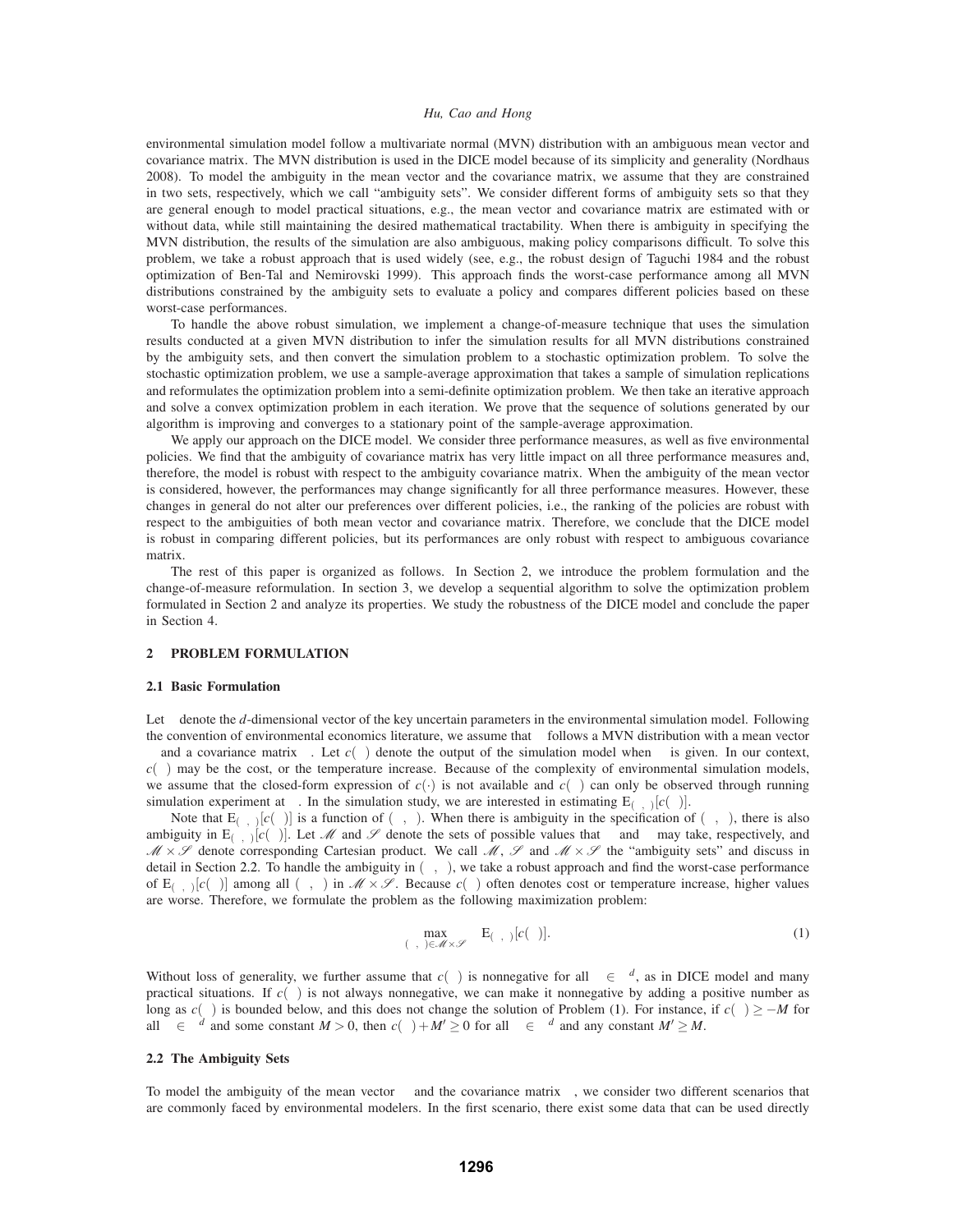to estimate  $\mu$  and  $\Sigma$ . Then, we model the ambiguity sets M and P by their confidence regions, denoted as M<sub>1</sub> and  $\mathscr{S}_1$ , respectively. In the second scenario, there is no data directly available to estimate  $\mu$  and  $\Sigma$ . The ambiguity sets are modeled more or less "subjectively" based on modeler's information or belief, and they are denoted as  $\mathcal{M}_2$  and  $\mathscr{S}_2$ , respectively.

### **2.2.1 The Ambiguity Set of the Mean Vector**

We first consider the ambiguity set  $\mathcal M$  of the mean vector  $\mu$ . In the first scenario, suppose there are *m* independent observations of ξ, denoted as  $\{\xi_1,\ldots,\xi_m\}$ . Because ξ follows a MVN distribution, based on the Hotelling's T<sup>2</sup>-statistic, the 1 –  $\alpha$  confidence region (as well of the ambiguity set) of  $\mu$  has the following ellipsoid shape (Anderson 1984):

$$
\mathcal{M}_1 = \left\{ \mu : (\mu - \hat{\mu})^T \hat{\Sigma}^{-1} (\mu - \hat{\mu}) \le \gamma \right\},\tag{2}
$$

where  $\hat{\mu} = \frac{1}{m} \sum_{i=1}^{m} \xi_i$  and  $\hat{\Sigma} = \frac{1}{m-1} \sum_{i=1}^{m} (\xi_i - \hat{\mu}) (\xi_i - \hat{\mu})^T$  are the estimates of  $\mu$  and  $\Sigma$ , and  $\gamma > 0$  is a given constant depending on  $1-\alpha$ . Note that  $\mathcal{M}_1$  is a convex and compact set of  $\mu$ , and it is also considered in the robust optimization literature (e.g., Delage and Ye 2010).

In the second scenario, when there is no data available to estimate  $\mu$  directly, we let

$$
\mathcal{M}_2 = \{ \mu : \mu_\ell \le \mu \le \mu_u \},\tag{3}
$$

where  $\mu_{\ell}, \mu_{\mu} \in \mathbb{R}^d$  are the lower and upper bounds of  $\mu$ . Note that  $\mathcal{M}_2$  takes the form of a hyper-box and it is also a convex and compact set of  $\mu$ . It is more suitable when the estimations of the random parameters are "subjective" or "judgemental", as in the DICE model (Nordhaus 2008). Note that both  $\mathcal{M}_1$  and  $\mathcal{M}_2$  are convex and compact sets of  $\mu$ . Indeed, besides these two forms, the algorithm we propose in Section 3 can handle any convex and compact ambiguity set  $\mathcal{M} \subset \mathbb{R}^d$ .

### **2.2.2 The Ambiguity Set of the Covariance Matrix**

Let  $\mathbb{S}^d$ ,  $\mathbb{S}^d_+$  and  $\mathbb{S}^d_{++}$  denote the  $d \times d$  symmetric matrix space,  $d \times d$  positive semi-definite matrix space and the  $d \times d$ positive definite matrix space, respectively. Because the covariance matrix  $\Sigma$  needs to be positive definite (we do not consider degenerate cases), we assume that the ambiguity set  $\mathscr S$  is a compact convex subset of  $\mathbb S^d_{++}$ .

To model the ambiguity in the first scenario, we let

$$
\mathcal{S}_1 = \{ \Sigma : \Sigma_{\ell} \preccurlyeq \Sigma \preccurlyeq \Sigma_u \},\tag{4}
$$

where  $\Sigma_{\ell}$  and  $\Sigma_{\mu}$  are positive definite matrices and  $A \preccurlyeq B$  denotes that  $B-A$  is positive semi-definite. Suppose there are *m* independent observations  $\{\xi_1,\ldots,\xi_m\}$  of  $\xi$ . Because  $\xi$  follows a MVN with mean  $\mu$  and covariance matrix  $\Sigma$ , the estimate  $\hat{\Sigma}$  of  $\Sigma$  follows a Wishart distribution (Anderson 1984). Then, a  $1-\alpha$  confidence region of  $\Sigma$  is defined as  $\{\Sigma : \gamma_1 \hat{\Sigma} \preccurlyeq \Sigma \preccurlyeq \gamma_2 \hat{\Sigma}\}\)$  with  $\gamma_2 > \gamma_1 > 0$  and it is exactly in the form of  $\mathscr{S}_1$ . Therefore, when there are data available to estimate Σ, we may construct an ambiguity set of Σ in the form of  $\mathscr{S}_1$ , and the ambiguity is caused by the estimation error.

To model the ambiguity in the second scenario, we let

$$
\mathcal{S}_2 = \{ \Sigma : \Sigma_{ii} \leq \sigma_i^2, i = 1, ..., d, \ \Sigma \succeq \varepsilon I \}
$$
 (5)

for some  $\varepsilon > 0$ , where *I* denotes a  $d \times d$  identity matrix. One may set  $\varepsilon$  as a very small positive number if there is no explicit information on it. This condition is equivalent to requiring all eigenvalues of Σ be at least  $ε$ , and it is used to ensure that  $\Sigma$  is strictly positive definite and that  $\mathscr{S}_2$  is a compact set in  $\mathbb{S}^d_{++}$ . Note that  $\Sigma_{ii}$  is the variance of the *i*th element of  $\xi$ . The ambiguity set in the form of  $\mathscr{S}_2$  essentially constrains the variances of all random elements. In practice, when there is little information (or data) available to estimate the correlations among all random elements,  $\mathscr{S}_2$  is a form that one may use to model the ambiguity set of  $\Sigma$ .

Let  $X = \Sigma^{-1}$  and  $\mathscr{X} = \{X : \Sigma \in \mathscr{S}\}\$ . Note that  $\mathscr{X}$  is a compact subset of  $\mathbb{S}_{++}^d$  if  $\mathscr{S}$  is. Because the algorithm we propose in Section 3 solves for *X* instead of  $\Sigma$ , we analyze the properties of  $\mathcal X$  in the rest of this subsection. Let

$$
\mathscr{X}_1 = \left\{ X : \Sigma_u^{-1} \preccurlyeq X \preccurlyeq \Sigma_\ell^{-1} \right\}.
$$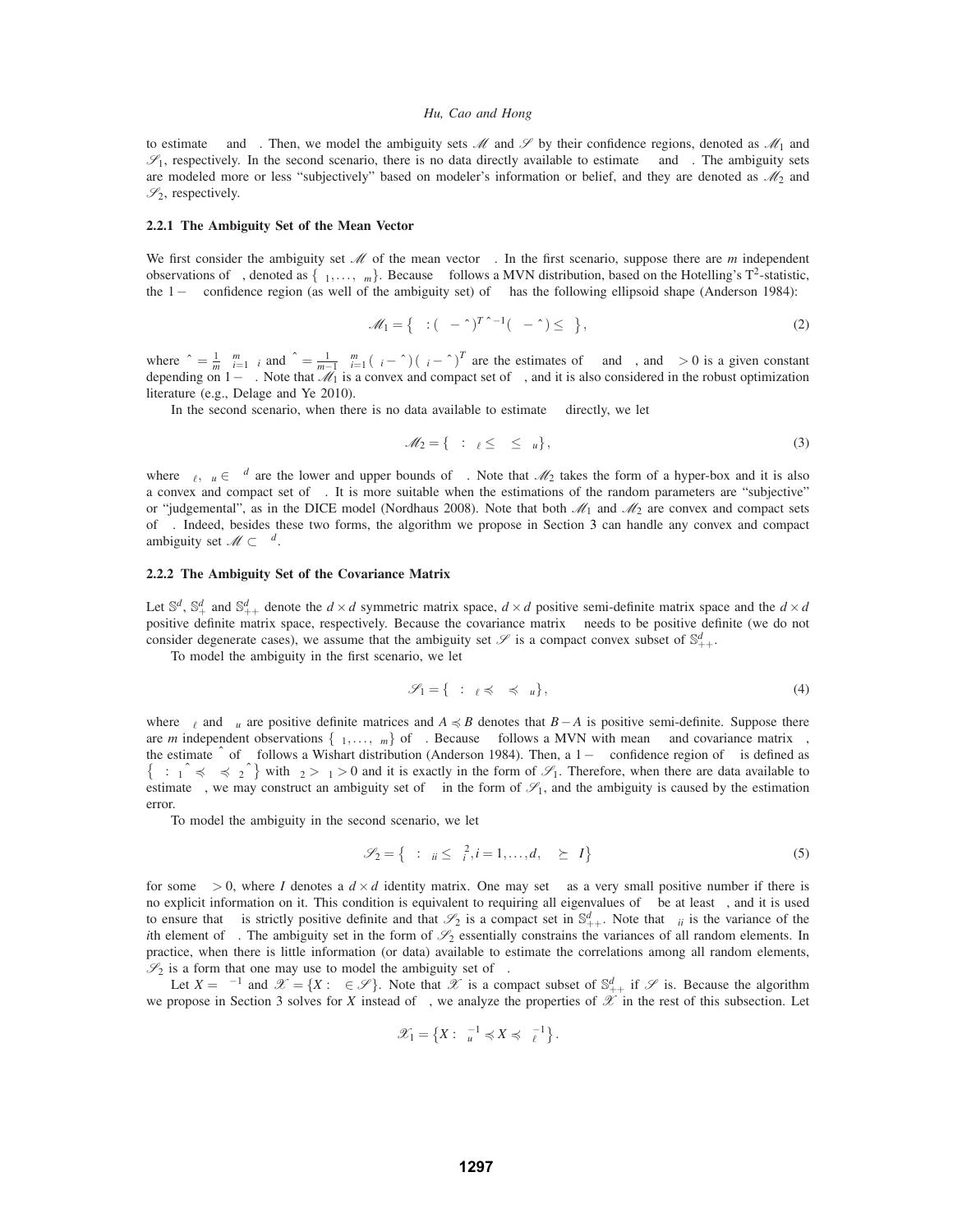It is easy to see that  $\Sigma \in \mathcal{S}_1$  is equivalent to  $X \in \mathcal{X}_1$ . Furthermore, note that  $\Sigma_{ii} \leq \sigma_i^2$  is equivalent to  $e_i^T X^{-1} e_i \leq \sigma_i^2$ and, hence, is equivalent to  $\begin{bmatrix} X & e_i \\ T & -X \end{bmatrix}$  $e_i^T$   $\sigma_i^2$  $\left[0 \geq 0\right]$ , where  $e_i$  denotes the *i*th column of a  $d \times d$  identity matrix. Let

$$
\mathscr{X}_2 = \left\{ X : \begin{bmatrix} X & e_i \\ e_i^T & \sigma_i^2 \end{bmatrix} \succeq 0, i = 1, \dots, d, \ X \preccurlyeq \varepsilon^{-1} I \right\}.
$$

Then,  $\Sigma \in \mathcal{S}_2$  is equivalent to  $X \in \mathcal{X}_2$ . Note that all constraints in  $\mathcal{X}_1$  and  $\mathcal{X}_2$  can be transformed into linear matrix inequalities, which can be handled efficiently by convex optimization algorithms (Boyd and Vandenberghe 2004). Indeed, besides the two forms  $\mathcal{S}_1$  and  $\mathcal{S}_2$ , the algorithm we propose in Section 3 can handle any ambiguity sets where  $\mathscr X$  is defined by linear matrix inequalities.

### **2.3 A Change-of-Measure Reformulation**

Problem (1) is difficult to solve because the closed form of  $E_{(\mu,\Sigma)}[c(\xi)]$  is not known. One approach is to treat it as an simulation optimization problem (e.g., Fu 2002 and Hong and Nelson 2009), as the objective function of Problem (1) may be evaluated by running simulation experiments at any  $(\mu, \Sigma) \in \mathcal{M} \times \mathcal{S}$ . However, this approach has two drawbacks. First, Σ is a positive definite matrix and, to the best of our knowledge, there are no available convergent simulation optimization algorithms to solve such problems. Second, even there exist such algorithms, this approach requires running time-consuming simulation experiments at often a large number of different  $(μ,Σ)$  values and, hence, often requires a prohibitively large amount of computational effort.

In this paper we introduce a different approach that reformulates Problem (1) based on a change-of-measure technique. Let  $f(\cdot)$  denote a probability density function defined on  $\Re^d$  such that  $f(x) > 0$  for any  $x \in \Re^d$  and let E<sub>f</sub> denote the expectation taken with respect to the distribution  $f(\cdot)$ . Let  $\phi_{(u,\Sigma)}(\cdot)$  denote the density of a MVN distribution with mean  $\mu$  and covariance matrix Σ. Then,

$$
\mathcal{E}_{(\mu,\Sigma)}[c(\xi)] = \int_{\Re^d} c(x)\phi_{(\mu,\Sigma)}(x)dx = \int_{\Re^d} c(x)\frac{\phi_{(\mu,\Sigma)}(x)}{f(x)}f(x)dx = \mathcal{E}_f\left[c(\xi)\frac{\phi_{(\mu,\Sigma)}(\xi)}{f(\xi)}\right],\tag{6}
$$

where  $\xi$  has the density  $f(\cdot)$  in the last equation. The technique used in deriving Equation (6) is known as change of measure, i.e., the probability measure that the expectation is taken with respect to is changed from  $\phi_{(u,\Sigma)}(\cdot)$  to  $f(\cdot)$ , and the term  $\phi_{(u,\Sigma)}(\cdot)/f(\cdot)$  is called a likelihood ratio or a Radon-Nikodym derivative. Plugging the function form of  $\phi_{(u,\Sigma)}(\cdot)$  in Equation (6), we may reformulate Problem (1) as

$$
\max_{(\mu,\Sigma)\in\mathscr{M}\times\mathscr{S}} \quad \mathbf{E}_f\left[ (2\pi)^{-d/2} \frac{c(\xi)}{f(\xi)} (\det \Sigma)^{-1/2} \exp\left\{-\frac{1}{2} (\xi-\mu)^T \Sigma^{-1} (\xi-\mu) \right\} \right],\tag{7}
$$

where det*A* denotes the determinant of a matrix *A*.

Note that, without the change of measure, the decision variables  $(\mu, \Sigma)$  is in the distribution of  $\xi$ . Therefore, to evaluate  $E_{(\mu,\Sigma)}[c(\xi)]$  for different  $(\mu,\Sigma)$  values, we need to generate  $\xi$  with different means and covariance matrices and evaluate  $c(\xi)$  through time-consuming simulation experiments. Then, Problem (1) is difficult to solve. With the change of measure, however, the decision variables  $(\mu, \Sigma)$  is no longer in the distribution of  $\xi$ . This allows us to separate the decision variables  $(\mu, \Sigma)$  and the randomness  $\xi$ . We can now use a sample of  $\xi$  and the corresponding *c*(ξ) values to evaluate  $E_{(\mu,\Sigma)}[c(\xi)]$  for all  $(\mu,\Sigma) \in \mathcal{M} \times \mathcal{S}$ . This greatly reduces the required computational effort and makes it possible to solve Problem (7) efficiently.

## **3 SOLUTION METHOD**

Following the notation used in Section 2.2, we let  $X = \Sigma^{-1}$  and  $\mathscr{X} = \{X \in \mathbb{S}_{++}^d : X^{-1} \in \mathscr{S}\}\,$ , where  $\mathscr{S}$  is the ambiguity set for covariance matrix  $\Sigma$ . In this paper, we only consider the cases where  $\mathcal X$  is defined by linear matrix inequalities, as in the cases of  $\mathscr{X}_1$  and  $\mathscr{X}_2$  (see discussions in Section 2.2). Then, Problem (7) can be reformulated as follows:

$$
\max_{(\mu,X)\in\mathscr{M}\times\mathscr{X}} g(\mu,X) := \mathrm{E}_f\left[ (2\pi)^{-d/2} \frac{c(\xi)}{f(\xi)} \exp\left\{-\frac{1}{2}(\xi-\mu)^T X(\xi-\mu) + \frac{1}{2}\log\det X\right\}\right].\tag{8}
$$

In the rest of this section, we develop an efficient algorithm to solve Problem (8).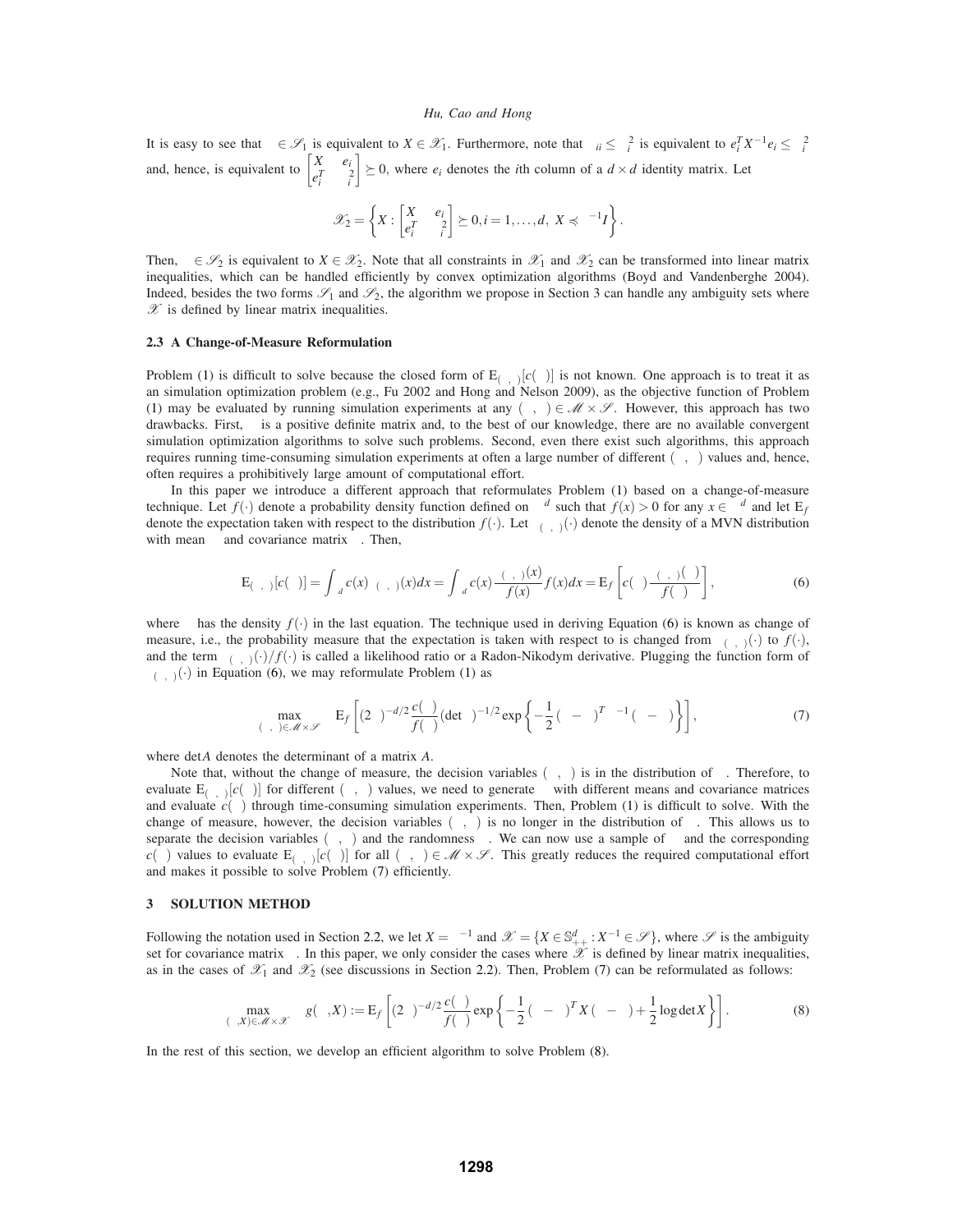# **3.1 Sample-Average Approximation**

Because  $c(\xi)$  is the output from a complex environmental simulation model, a closed-form expression of  $g(\mu, X)$  is typically unavailable. Instead, we can only use simulation observations to estimate  $g(\mu, X)$ . Suppose that we have an independent and identically distributed (i.i.d.) sample of  $\xi$ , denoted as  $\xi_1,\ldots,\xi_n$ , generated from the distribution  $f(\cdot)$ , and the i.i.d. simulation outputs  $c(\xi_1), \ldots, c(\xi_n)$ . We can then estimate  $g(\mu, X)$  by

$$
\bar{g}_n(\mu, X) = \frac{1}{n} \sum_{j=1}^n (2\pi)^{-d/2} \frac{c(\xi_j)}{f(\xi_j)} \exp \left\{-\frac{1}{2} (\xi_j - \mu)^T X (\xi_j - \mu) + \frac{1}{2} \log \det X\right\}
$$

for any  $(\mu, X) \in \mathcal{M} \times \mathcal{X}$ . Let  $a_j = (2\pi)^{-d/2} c(\xi_j)/f(\xi_j)$ . Note that  $a_j \ge 0$  for any  $j = 1, \ldots, n$ , because in Section 2 we assumed that both  $f(\xi) > 0$  and  $c(\xi) \ge 0$  for all  $\xi \in \Re^d$ . We suggest to solve the following sample-average approximation (SAA):

$$
\max_{(\mu,X)\in\mathcal{M}\times\mathcal{X}} \quad \bar{g}_n(\mu,X) := \frac{1}{n}\sum_{j=1}^n a_j \exp\left\{-\frac{1}{2}\left(\xi_j-\mu\right)^T X \left(\xi_j-\mu\right) + \frac{1}{2}\log\det X\right\}.
$$
\n(9)

Intuitively, if the sample size *n* is large enough, the solution to Problem (9) should be close to the solution to Problem (8). Therefore, it provides a good approximation to the solution of Problem (8). In the rest of this subsection, we show that the intuition indeed holds under some weak conditions.

For simplicity of the notation, we let

$$
L(\mu, X, \xi) = (2\pi)^{-d/2} \frac{c(\xi)}{f(\xi)} \exp \left\{-\frac{1}{2}(\xi - \mu)^T X (\xi - \mu) + \frac{1}{2} \log \det X\right\}.
$$

Let " $\nabla_\mu$ " denote the gradient of a function with respect to  $\mu$  and " $\nabla_X$ " denote the derivative of a function with respect to the matrix *X*. Note that  $\nabla_X \log \det X = X^{-1}$ . Then, by chain rule we have

$$
\nabla_{\mu} L(\mu, X, \xi) = (2\pi)^{-d/2} \frac{c(\xi)}{f(\xi)} \exp \left\{-\frac{1}{2} \left(\xi - \mu\right)^T X \left(\xi - \mu\right) + \frac{1}{2} \log \det X\right\} X \left(\xi - \mu\right),
$$

and

$$
\nabla_X L(\mu, X, \xi) = (2\pi)^{-d/2} \frac{c(\xi)}{f(\xi)} \exp\left\{-\frac{1}{2}(\xi - \mu)^T X(\xi - \mu) + \frac{1}{2} \log \det X\right\} \left[-\frac{1}{2}(\xi - \mu) (\xi - \mu)^T + \frac{1}{2} X^{-1}\right].
$$

With some abuse of the notation we let  $\|\cdot\|$  denote both the Euclidean norm in  $\mathfrak{R}^d$  and the Frobenius norm in the symmetric matrix space  $\mathbb{S}^d$  (Golub and Van Loan 1996). We make the following assumption on  $L(\mu, X, \xi)$ :

**Assumption 1.** *There exist measurable functions*  $D_i(\cdot), i = 1, 2$ *, such that*  $E_f[D_i(\xi)] < \infty, i = 1, 2$ *, and* 

$$
\|\nabla_{\mu}L(\mu,X,\xi)\| \le D_1(\xi), \quad \|\nabla_X L(\mu,X,\xi)\| \le D_2(\xi), \quad \forall \ (\mu,X) \in \mathscr{M} \times \mathscr{X}, \forall \ \xi \in \mathfrak{R}^d.
$$

Assumption 1 states that  $\{\|\nabla_{\mu}L(\mu,X,\xi)\|\}_{(\mu,X)\in\mathcal{M}\times\mathcal{X}}$  and  $\{\|\nabla_{X}L(\mu,X,\xi)\|\}_{(\mu,X)\in\mathcal{M}\times\mathcal{X}}$  are dominated by some integrable functions. It is a standard assumption for the convergence of SAAs (see, e.g., Shapiro et al. 2009). In our problem, it turns out to be a very weak assumption. For instance, we have the following propositions.

**Proposition 1.** *Suppose the ambiguity set*  $\mathscr S$  *is in the form of*  $\mathscr S_1$  *and*  $f(\cdot) = \phi_{(\mu_s, \Sigma_u)}(\cdot)$ *. If there exists*  $\gamma > 0$ *, such*  $\text{that } E_{(\mu_s, \Sigma_u)}\left[c^{1+\gamma}(\xi)\right] < \infty$ , then Assumption 1 holds.

**Proposition 2.** Suppose the ambiguity set  $\mathscr S$  *takes the form of*  $\mathscr S_2$  *and*  $f(\cdot) = t(\cdot;\mu_s,\Pi,v)$  *where*  $t(\cdot;\mu_s,\Pi,v)$  *is the multivariate t distribution. If there exists*  $\gamma > 0$ , such that  $E_{(\mu_s,\text{diag}\{d\sigma_1^2,...,d\sigma_d^2\})}[c^{1+\gamma}(\xi)] < \infty$ , then Assumption 1 holds.

For any sets  $\mathcal{M}_A \times \mathcal{X}_A$ ,  $\mathcal{M}_B \times \mathcal{X}_B \subset \mathbb{R}^d \times \mathbb{S}^d$ , we let

dist
$$
((\mu, X), \mathcal{M}_A \times \mathcal{X}_A)
$$
 =  $\inf_{(\mu', X') \in \mathcal{M}_A \times \mathcal{X}_A} (||\mu - \mu'||^2 + ||X - X'||^2)^{1/2}$ 

denote the distance from  $(\mu, X) \in \mathbb{R}^d \times \mathbb{S}^d$  to  $\mathcal{M}_A \times \mathcal{X}_A$ , and let

$$
\mathbb{D}(\mathscr{M}_A \times \mathscr{X}_A, \mathscr{M}_B \times \mathscr{X}_B) = \sup_{(\mu, X) \in \mathscr{M}_A \times \mathscr{X}_A} \text{dist}((\mu, X), \mathscr{M}_B \times \mathscr{X}_B)
$$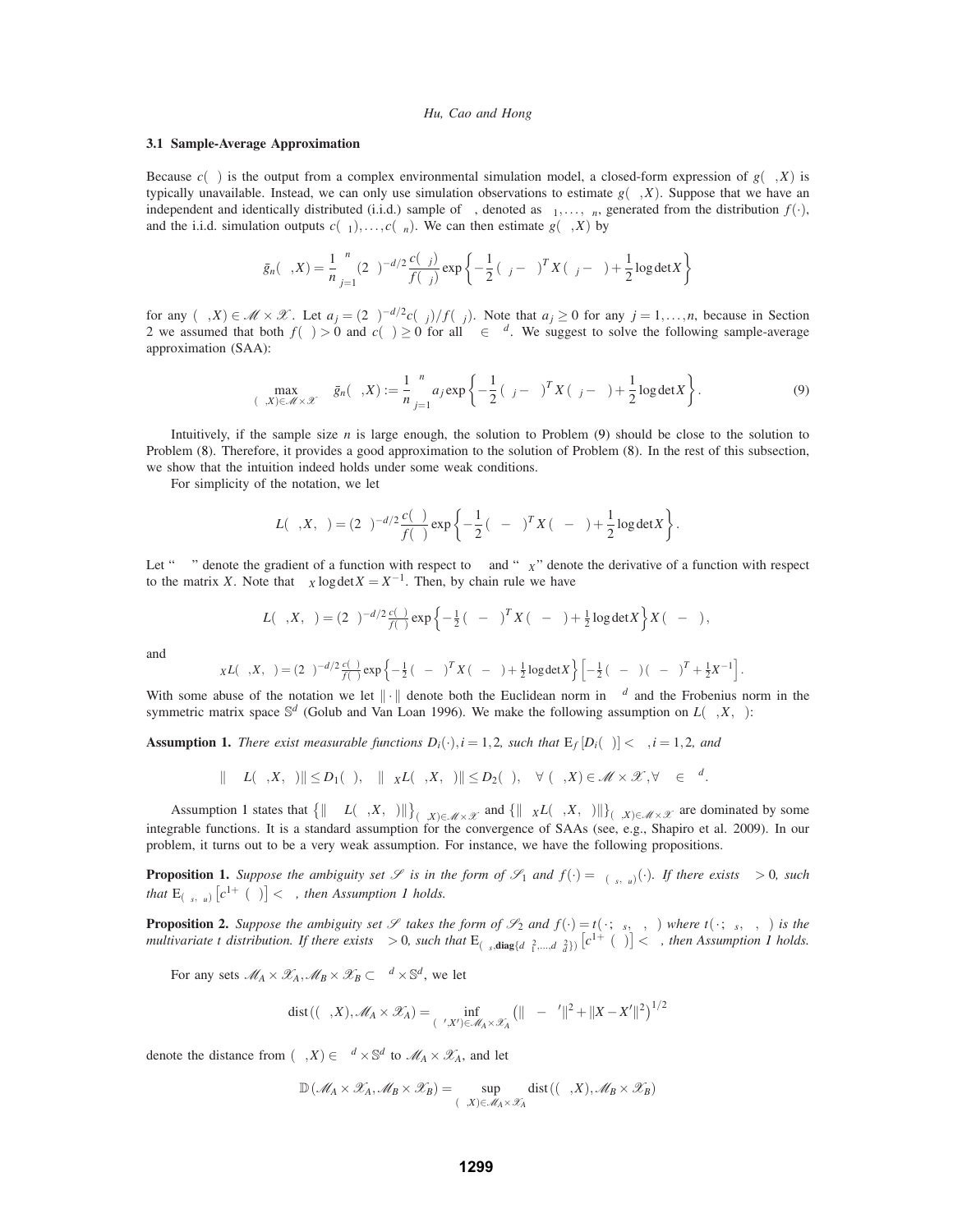denote the deviation of the set  $\mathcal{M}_A \times \mathcal{X}_A$  from the set  $\mathcal{M}_B \times \mathcal{X}_B$ . Let  $\bar{v}_n$  and  $\bar{S}_n$  denote the optimal objective value and the set of optimal solutions, respectively, of Problem (9), and *v* and *S* denote the optimal objective value and the set of optimal solutions, respectively, of Problem (8). Then, we have the following theorem on the convergence of the SAA.

**Theorem 1.** Suppose that Assumption 1 is satisfied. Then, S is nonempty and  $\bar{S}_n$  are nonempty for all n, and, with *probability 1 (w.p.1),*  $\bar{v}_n \to v$  *and*  $\mathbb{D}(\bar{S}_n, S) \to 0$  *as*  $n \to \infty$ *.* 

Theorem 1 shows that the optimal solutions of the SAA Problem (9) provide good approximations to the optimal solutions of Problem (8) when *n* is large. Therefore, we can solve Problem (9) to approximate the optimal solutions of Problem (8). Note that Problem (9) may not be a convex optimization problem, because  $\bar{g}_n(\mu, X)$  may not be concave (or quasi-concave). Then, finding an optimal solution to Problem (9) may be difficult. We often only find stationary points of Problem (9). Then, the conclusions of Theorem 1 may not be applicable. Therefore, we need to investigate the convergence of stationary points of the SAA.

Consider the convex compact subsets M of  $\mathbb{R}^d$  and  $\mathscr{X}$  of  $\mathbb{S}^d_{++}$ . Denote by  $N_{\mathscr{M}}(\mu)$  the normal cone of M at point  $\mu \in \mathcal{M}$  and by  $N_{\mathcal{X}}(X)$  the normal cone of  $\mathcal{X}$  at point  $X \in \mathcal{X}$ , i.e.,

$$
N_{\mathscr{M}}(\mu) = \left\{ z \in \mathfrak{R}^d : z^T(\mu' - \mu) \le 0, \forall \mu' \in \mathscr{M} \right\}, \quad N_{\mathscr{X}}(X) = \left\{ Z \in \mathcal{S}^d : \text{tr}(Z(X' - X)) \le 0, \forall X' \in \mathscr{X} \right\},
$$

where  $tr(A)$  denotes the trace of a matrix *A*. Recall that a point  $(\mu, X) \in \mathcal{M} \times \mathcal{X}$  is a stationary point of Problem (8) if  $\nabla_{\mu} g(\mu, X) \in N_M(\mu)$  and  $\nabla_X g(\mu, X) \in N_{\mathcal{X}}(X)$ , and is a stationary point of Problem (9) if  $\nabla_{\mu} \bar{g}_n(\mu, X) \in N_M(\mu)$  and  $\nabla_X \overline{g}_n(\mu, X) \in N_{\mathcal{X}}(X)$ . Let *K* and  $\overline{K}_n$  denote the sets of stationary points of Problems (8) and (9), respectively. Then, we have

$$
K = \{ (\mu, X) \in \mathcal{M} \times \mathcal{X} : \nabla_{\mu} g(\mu, X) \in N_{\mathcal{M}}(\mu), \nabla_{X} g(\mu, X) \in N_{\mathcal{X}}(X) \},
$$
  
\n
$$
\bar{K}_{n} = \{ (\mu, X) \in \mathcal{M} \times \mathcal{X} : \nabla_{\mu} \bar{g}_{n}(\mu, X) \in N_{\mathcal{M}}(\mu), \nabla_{X} \bar{g}_{n}(\mu, X) \in N_{\mathcal{X}}(X) \}.
$$
\n(10)

The next theorem is parallel to Theorem 1. It ensures that the stationary points of the SAA are also good approximations to those of Problem (8).

**Theorem 2.** Suppose that Assumption 1 is satisfied. Then, K is nonempty and  $\bar{K}_n$  are nonempty for all n, and  $\mathbb{D}(\bar{K}_n, K) \to 0$  *w.p.*1 *as*  $n \to \infty$ .

Theorem 2 shows that, if we can find a local optimal solution of Problem (9), it provides a good approximation to a local optimal solution of Problem (8). In the rest of this section, we show how to find a good local optimal solution of Problem (9).

### **3.2 Sequential Quadratic** & **Maxdet Programs**

As discussed in the last subsection, Problem (9) may not be a convex optimization problem. This leads to a significant difficulty in solving it. In this subsection, we introduce an iterative convex optimization scheme that makes improvement at each iteration and leads to a stationary point of Problem (9). Note that we may introduce a set of intermediate variables  $t_j$ ,  $j = 1, ..., n$ , and reformulate Problem (9) as follows:

$$
\max \qquad \frac{1}{n} \sum_{j=1}^{n} a_j t_j \tag{11}
$$

s.t. 
$$
-\frac{1}{2}(\xi_j - \mu)^T X (\xi_j - \mu) + \frac{1}{2} \log \det X \ge \log t_j, \ j = 1, ..., n,
$$
  
( $\mu, X$ )  $\in \mathcal{M} \times \mathcal{X}, \ t_j \in \mathfrak{R}, \ j = 1, ..., n$  (12)

where we define  $\log(x) = -\infty$  if  $x \le 0$  to make it an extended real-valued function. Note that the newly defined  $\log(x)$  is still a concave function of *x* as the epi-graph of −log(*x*) defines a convex set (Rockafellar 1970). From the formulation, it is clear to see that the constraints defined by Equation (12) are tight at the optimal solution of Problem (11).

Suppose  $(\mu_0, X_0)$  is a feasible solution of Problem (9), i.e.,  $(\mu_0, X_0) \in \mathcal{M} \times \mathcal{X}$ . For instance,  $(\mu_0, X_0)$  may be the best guess for the random parameters in the DICE model. Then, we may let

$$
t_j^0 = \exp\left\{-\frac{1}{2}(\xi_j - \mu_0)^T X_0(\xi_j - \mu_0) + \frac{1}{2}\log \det X_0\right\}, \ \ j = 1, \cdots, n.
$$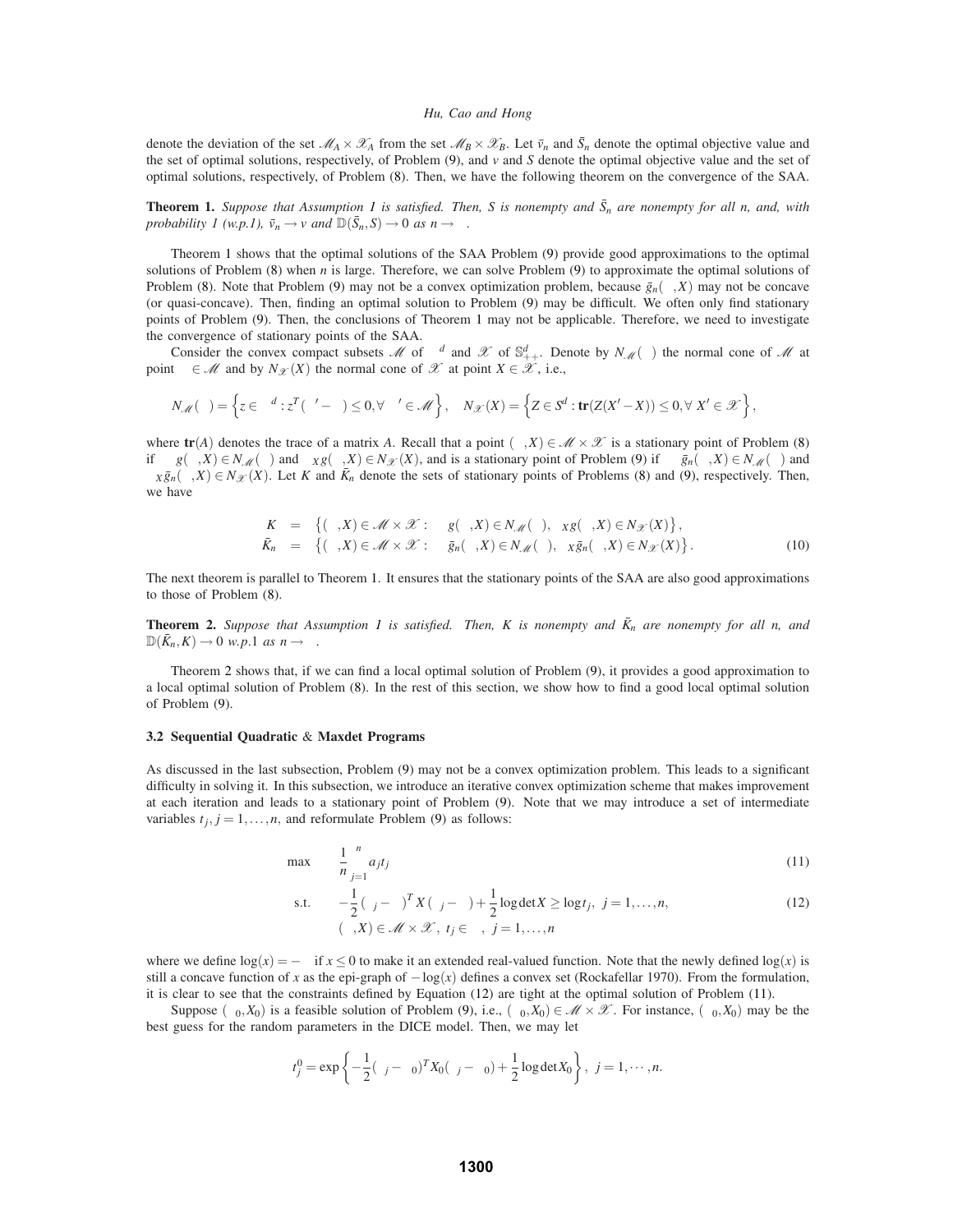Note that  $t_j^0 > 0$  for all  $j = 1, ..., n$ . Then, the constraints defined by Equation (12) are tight at  $(\mu_0, X_0, t_1^0, \ldots, t_n^0)$ and, thus,  $(\mu_0, X_0, t_1^0, \ldots, t_n^0)$  is a feasible solution of Problem (11). Note that  $\log t_j$  is concave with respect to  $t_j$ , and  $-\frac{1}{2}(\xi_j - \mu)^T X (\xi_j - \mu) + \frac{1}{2} \log \det X$  is a bi-concave function of  $\mu$  and X, i.e., for every  $X \in \mathcal{X}$  it is concave with respect to  $\mu$ , and for every  $\mu \in \mathcal{M}$  it is concave with respect to *X*. Obviously, Equation (12) may not define a convex set and, thus, Problem  $(11)$  may not be convex. To solve the problem, we linearize  $\log t_i$  by a first-order Taylor expansion at  $t_j^0$ , and fix  $X = X_0$  at the same time, and then solve the following nonlinear optimization problem to update the value of  $\mu$ :

$$
\max \qquad \frac{1}{n} \sum_{j=1}^{n} a_j t_j \tag{13}
$$

s.t. 
$$
-\frac{1}{2}(\xi_j - \mu)^T X_0(\xi_j - \mu) + \frac{1}{2} \log \det X_0 \ge \log t_j^0 + \frac{1}{t_j^0} (t_j - t_j^0), \ j = 1, ..., n,
$$
  

$$
\mu \in \mathcal{M}, \ t_j \in \mathfrak{R}, \ j = 1, ..., n.
$$
 (14)

Note that Problem (13) is now a convex optimization problem. The linearization approach used in deriving Problem (13) is a simple approach to convexifying optimization problems where the constraint can be expressed as the difference of two convex functions. It is also used by Smola et al. (2005) and Hong et al. (2009) to solve non-convex real-valued optimization problems.

Note that the constraints defined in Equation (14) are equivalent to

$$
t_j \leq \frac{1}{2} t_j^0 \left( -(\xi_j - \mu)^T X_0 (\xi_j - \mu) + \log \det X_0 \right) + t_j^0 \left( 1 - \log t_j^0 \right), \ \ j = 1, \ldots, n.
$$

Let  $(\mu_1, t_1^1, \ldots, t_n^1)$  be the optimal solution of Problem (13). Then, it is clear that

$$
t_j^1 = \frac{1}{2}t_j^0 \left( -(\xi_j - \mu_1)^T X_0 (\xi_j - \mu_1) + \log \det X_0 \right) + t_j^0 \left( 1 - \log t_j^0 \right), \ \ j = 1, \ldots, n.
$$

Substituting  $t_j^1$ ,  $j = 1, ..., n$ , into the formulation of Problem (13), we can easily see that  $\mu_1$  is the optimal solution to the following optimization problem:

$$
\max_{\mu \in \mathcal{M}} \quad \frac{1}{n} \sum_{j=1}^{n} \frac{1}{2} a_j t_j^0 \left( -(\xi_j - \mu)^T X_0 (\xi_j - \mu) + \log \det X_0 \right) + \frac{1}{n} \sum_{j=1}^{n} a_j t_j^0 \left( 1 - \log t_j^0 \right). \tag{15}
$$

Let

$$
V_1 = \frac{\sum_{j=1}^n a_j t_j^0 \xi_j}{\sum_{j=1}^n a_j t_j^0}.
$$

Then, it is easy to verify that finding the optimal solution of Problem (15) is equivalent to finding the optimal solution to the following problem:

$$
\max_{\mu \in \mathcal{M}} \quad -\frac{1}{2} \mu^T X_0 \mu + V_1^T X_0 \mu. \tag{16}
$$

Problem (16) is a standard convex quadratic program and can be solved efficiently (Boyd and Vandenberghe 2004). Note that  $-\frac{1}{2}\mu^T X_0 \mu + V_1^T X_0 \mu$  is strictly concave. Therefore, Problem (16) has a unique optimal solution  $\mu_1$ .

Once we obtain the new mean vector  $\mu = \mu_1$ , we calculate

$$
s_j^1 = \exp\left\{-\frac{1}{2}(\xi_j - \mu_1)^T X_0(\xi_j - \mu_1) + \frac{1}{2}\log \det X_0\right\}, \ \ j = 1, \cdots, n.
$$

Similarly to the derivation of Problem (15), in Problem (11) we fix  $\mu = \mu_1$  and linearize log t<sub>j</sub> by a first-order Taylor expansion at  $s_j^1$ , and then solve the following semi-definite program to update the value for *X*:

$$
\max_{X \in \mathcal{X}} \quad \frac{1}{n} \sum_{j=1}^{n} \frac{1}{2} a_j s_j^1 \left( -(\xi_j - \mu_1)^T X (\xi_j - \mu_1) + \log \det X \right) + \frac{1}{n} \sum_{j=1}^{n} a_j s_j^1 (1 - \log s_j^1). \tag{17}
$$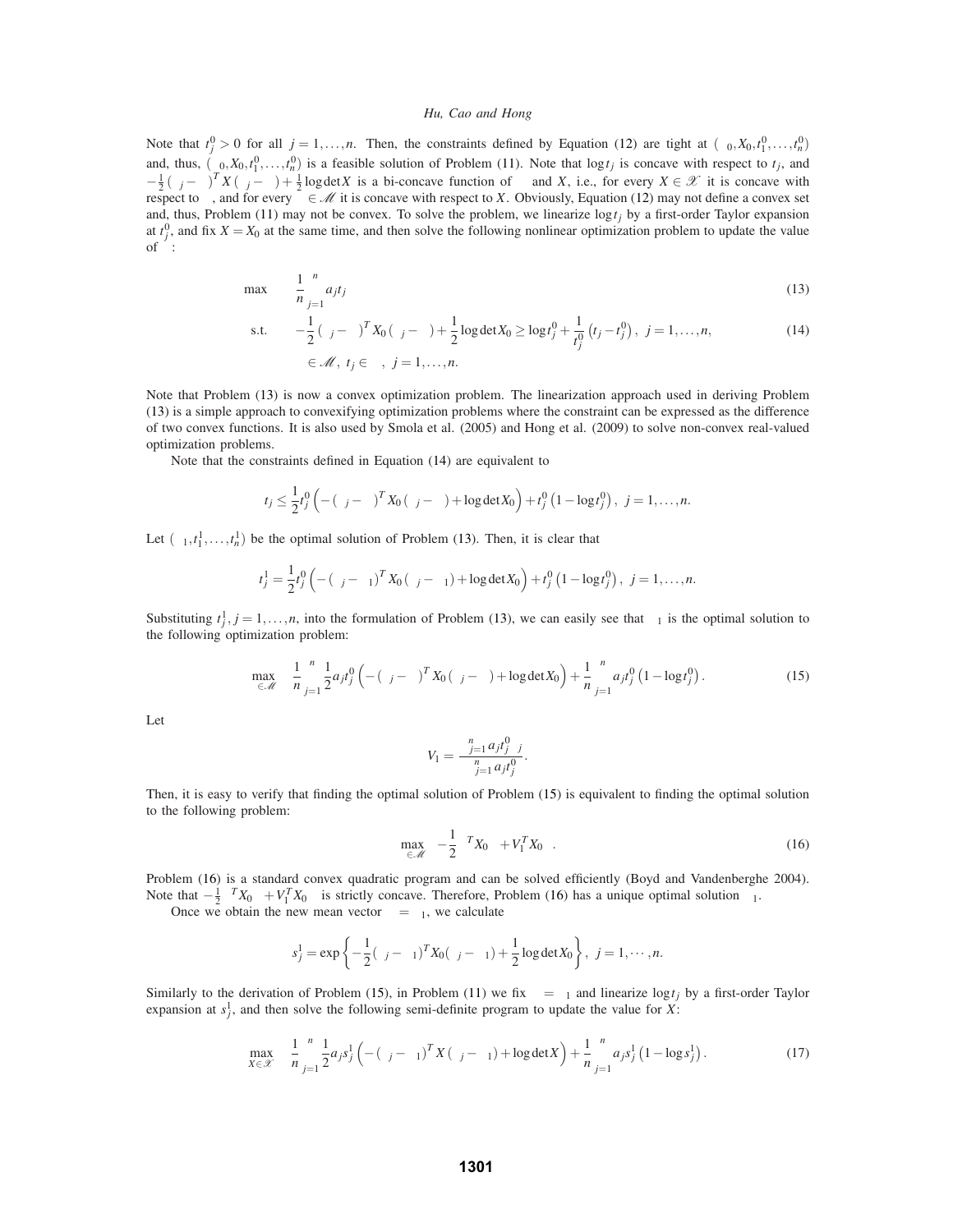Let  $X_1$  be the optimal solution of Problem (17). Since the objective function in Problem (17) is strictly concave, the uniqueness of  $X_1$  can also be guaranteed. Let

$$
\Pi_1 = \frac{\sum_{j=1}^n a_j s_j^1 (\xi_j - \mu_1) (\xi_j - \mu_1)^T}{\sum_{j=1}^n a_j s_j^1}
$$

Note that  $(\xi_j - \mu_1)^T X (\xi_j - \mu_1) = \text{tr} \left( (\xi_j - \mu_1) (\xi_j - \mu_1)^T X \right)$ . Then,  $X_1$  is the unique optimal solution of the following problem:

$$
\max_{X \in \mathcal{X}} -\mathbf{tr}(\Pi_1 X) + \log \det X. \tag{18}
$$

.

Note that, when  $\mathscr X$  is formed by linear matrix inequalities, Problem (18) is known as a log-determinant maximization problem, which we denote as a maxdet problem. Maxdet problem is a well-known convex semi-definite program and has been studied thoroughly in the literature (Vandenberghe et al. 1998). It can be solved efficiently using MAXDET software (Wu et al. 1996) or the convex optimization package CVX (Grant and Boyd 2009). Recently, Wang et al. (2009) developed a new method capable of solving efficiently large-scale maxdet problems where the dimension of the matrix can be as high as  $2000 \times 2000$ . For the DICE model we consider in this paper, the dimension of the covariance matrix is only  $8 \times 8$ . According to our experience, a maxdet problem of this size can typically be solved within 5 seconds by using CVX on a personal computer.

Because  $\log t_j$  is a concave function, we have  $\log t_j \leq \log t_j^0 + \frac{1}{t_j^0}$  $(t_j - t_j^0)$ , for any  $t_j \in \Re$ . Then, the objective function of Problem (15) is bounded from above by the function  $\bar{g}_n(\mu, X_0)$  on the feasible region  $\mathcal{M}$ , and at point  $\mu = \mu_0$ , the two functions do coincide. Furthermore, note that  $\mu_1$  is the optimal solution of Problem (15). It follows that  $\bar{g}_n(\mu_1, X_0)$  is always larger than or equal to  $\bar{g}_n(\mu_0, X_0)$ . Using the same argument we can obtain that  $\bar{g}_n(\mu_1, X_1)$  is always no less than  $\bar{g}_n(\mu_1, X_0)$ . Therefore, if we start with  $(\mu_0, X_0) \in \mathcal{M} \times \mathcal{X}$ , which is a feasible solution of Problem (9), we can solve Problems (16) and (18) to find  $(\mu_1, X_1)$  that is feasible to Problem (9) and is at least as good as  $(\mu_0, X_0)$ . Note that, once we have  $(\mu_1, X_1)$ , we can then repeat this process to find even better solutions. This motivates us to develop the following iterative algorithm, which we call *Sequential Quadratic* & *Maxdet Programs (SQMP)*:

### **Algorithm SQMP**

**Step 0.** Give initial point  $(\mu_0, X_0) \in \mathcal{M} \times \mathcal{X}$ , and set  $k = 0$ . **Step 1.** Let

$$
t_j^k = \exp\left\{-\frac{1}{2}(\xi_j - \mu_k)^T X_k(\xi_j - \mu_k) + \frac{1}{2}\log\det X_k\right\}
$$

for all  $j = 1, \ldots, n$ . Set  $k = k + 1$ , compute

$$
V_k = \frac{\sum_{j=1}^n a_j t_j^{k-1} \xi_j}{\sum_{j=1}^n a_j t_j^{k-1}},
$$

and let  $\mu_k \in \arg \max \{ \mu \in \mathcal{M} : -\frac{1}{2} \mu^T X_{k-1} \mu + V_k^T X_{k-1} \mu \}.$ **Step 2.** Let

$$
s_j^k = \exp\left\{-\frac{1}{2}(\xi_j - \mu_k)^T X_{k-1}(\xi_j - \mu_k) + \frac{1}{2}\log\det X_{k-1}\right\}
$$

for all  $j = 1, \ldots, n$ . Compute

$$
\Pi_k = \frac{\sum_{j=1}^n a_j s_j^k (\xi_j - \mu_k)(\xi_j - \mu_k)^T}{\sum_{j=1}^n a_j s_j^k},
$$

and let  $X_k \in \arg \max \{ X \in \mathcal{X} : -\mathbf{tr}(\Pi_k X) + \log \det X \}.$ 

**Step 3.** Stop if  $(\mu_k, X_k)$  is a stationary point of Problem (9), i.e.,  $(\mu_k, X_k) \in \overline{K}_n$  where  $\overline{K}_n$  is defined in Equation (10); otherwise, go to **Step 1**.

Because Algorithm SQMP solves a sequence of standard quadratic problems and maxdet problems, it is computationally very efficient and it can be implemented easily. Besides the ease of implementation, the algorithm also has many good theoretical properties. We summarize them in the following theorem.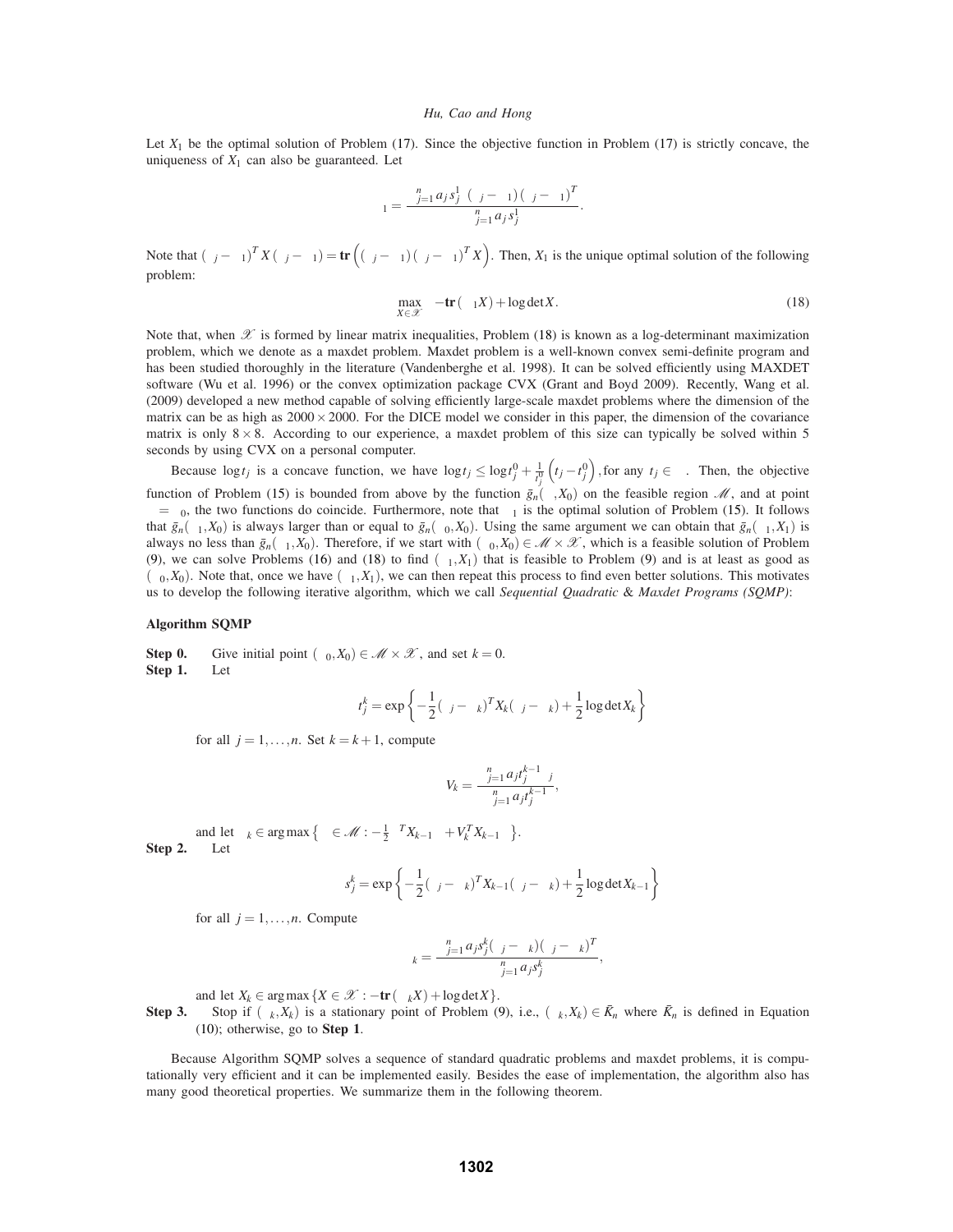**Theorem 3.** Suppose that  $\{(\mu_k, X_k), k = 0, 1, \dots\}$  is a sequence of solutions generated by Algorithm SOMP when it is *applied to solve Problem (9). Then, it satisfies the following properties:*

- 1.  $(\mu_k, X_k)$  *is a feasible solution of Problem (9), i.e.,*  $(\mu_k, X_k) \in \mathcal{M} \times \mathcal{X}$ *, for all*  $k = 0, 1, \ldots;$
- 2.  $\{\bar{g}_n(\mu_k, X_k), k = 0, 1, \dots\}$  *is a nondecreasing convergent sequence*;
- 3. if  $(\mu_{k+1}, X_{k+1}) \neq (\mu_k, X_k)$ , then  $\bar{g}_n(\mu_{k+1}, X_{k+1}) > \bar{g}_n(\mu_k, X_k)$ ; otherwise,  $(\mu_k, X_k)$  is a stationary point of Problem *(9);*
- 4. *all cluster points of*  $\{(\mu_k, X_k), k = 0, 1, \dots\}$  *are stationary points of Problem (9). Furthermore, if Problem (9) has a finite number of stationary points, then*  $\{(µ_k, X_k), k = 0, 1, \dots\}$  *converges to a stationary point.*

The first property of Theorem 3 shows that the solutions generated by Algorithm SQMP are all feasible solutions of Problem (9), and, therefore,  $\bar{g}_n(\mu_k, X_k)$  provides a lower bound on the optimal objective value for all  $k = 0, 1, \ldots$ . The second and third properties of Theorem 3 show that Algorithm SQMP keeps improving the quality of the solutions unless the current solution is already a stationary point of Problem (9). Therefore, the solutions found in later iterations are guaranteed better than the initial solution  $(\mu_0, X_0)$ , which is often taken to conduct simulation experiments and make decisions, unless  $(\mu_0, X_0)$  is already a stationary point. The fourth property of Theorem 3 is the most important properties of the four. It shows that Algorithm SQMP indeed has the desired convergence. Furthermore, it shows that the sequence of solutions generated by Algorithm SQMP converges to a stationary point as long as Problem (9) has only a finite number of stationary points. Although Problem (9) is not provable convex, it may have only one stationary point or one stationary point that is better than the initial solution  $(\mu_0, X_0)$ . Then, Algorithm SQMP guarantees to converge to the point.

# **4 ROBUSTNESS OF THE DICE MODEL**

In this section, we apply the DICE model to robustly evaluate and compare the following five representative environmental policies:

- 1. no controls with 250−year delay, denoted as "no controls";
- 2. atmosphere CO2 concentration limited to  $2 \times$  the preindustrial level (i.e., 560 ppm), denoted as "2×CO2";
- 3. temperature increase limited to 2◦C from the preindustrial level proposed by the Copenhagen Accord, denoted as "2◦C increase";
- 4. the policy recommended by the Stern Review, denoted as "Stern Review"; and
- 5. Al Gore's proposal which achieves global emissions reductions of 90 percent by 2050, denoted as "Gore Proposal".

Readers may refer to Nordhaus (2008) for detailed descriptions of these policies.

We call the GAMS program<sup>1</sup> of the DICE model from Matlab, and simulate these five environmental policies simultaneously. The means and variances of the eight uncertain parameters, i.e., the rate of growth of total factor productivity **g(TFP)**, the rate of decarbonization **g(CO2/GDP)**, the equilibrium temperature-sensitivity coefficient **T2**×**CO2**, the damage parameter **DamCoeff**, the price of backstop technology **P(back)**, asymptotic global population **Pop**, the transfer coefficient in carbon cycle **CarCyc**, and total resources of fossil fuels **Fosslim** are estimated in Table 7-1 of Nordhaus (2008). We let  $\hat{\mu}$  and  $\hat{\Sigma}$  denote the estimated mean vector and covariance matrix of the eight uncertain parameters. Note that the off-diagonal elements of  $\hat{\Sigma}$  are set as 0 because Nordhaus (2008) did not estimate the correlations. To model the ambiguity, we suppose there exists a 10% estimation error for the mean vector and set the ambiguity set as  $\mathcal{M} = {\mu : 0.9\hat{\mu} \leq \mu \leq 1.1\hat{\mu}}$ . For the covariance matrix, further enlarging the variances will cause truncation problems. Moreover, during the estimation Nordhaus (2008) has doubled some of the combined standard deviations. Therefore in this paper we focus on the left half confidence region and consider the ambiguity set  $\mathscr{S} = \{ \Sigma : 0.5\hat{\Sigma} \preccurlyeq \Sigma \preccurlyeq \hat{\Sigma} \}$ . We set the sample size  $n = 25000$ , and simulate sample from the MVN distribution  $N(\hat{\mu}, \hat{\Sigma})$ . We implement the procedure introduced in preceding sections to find the worst case performances.

We first calculate the net present values (NPVs) of abatement costs plus climate damages for all five policies, and report them in Table 1. The first column of Table 1 reports the outputs of the DICE model when the uncertain parameters are substituted by their means. The results of this column are essentially the same as those reported in Table 5-1 of Nordhaus (2008).<sup>2</sup> The second column reports the average outputs of our 25000 independent simulation runs. By comparing columns 1 and 2, we find that the most likely values and the average values of all five polices are very close, which is consistent to what was reported in Nordhaus (2008).

Now we consider the robustness of the DICE model. We let the mean vector and covariance matrix vary in  $M \times S$  and calculate the worst case outputs. In columns 3 and 4, we report the worst-case values and the percentage changes compared to the average performance, respectively. To further understand the different effects of the mean

<sup>1</sup>The GAMS code of the DICE model can also be downloaded at http://nordhaus.econ.yale.edu/DICE2007.htm.

<sup>&</sup>lt;sup>2</sup>There exist some minor differences. They might be caused by the parameter settings in the GAMS code.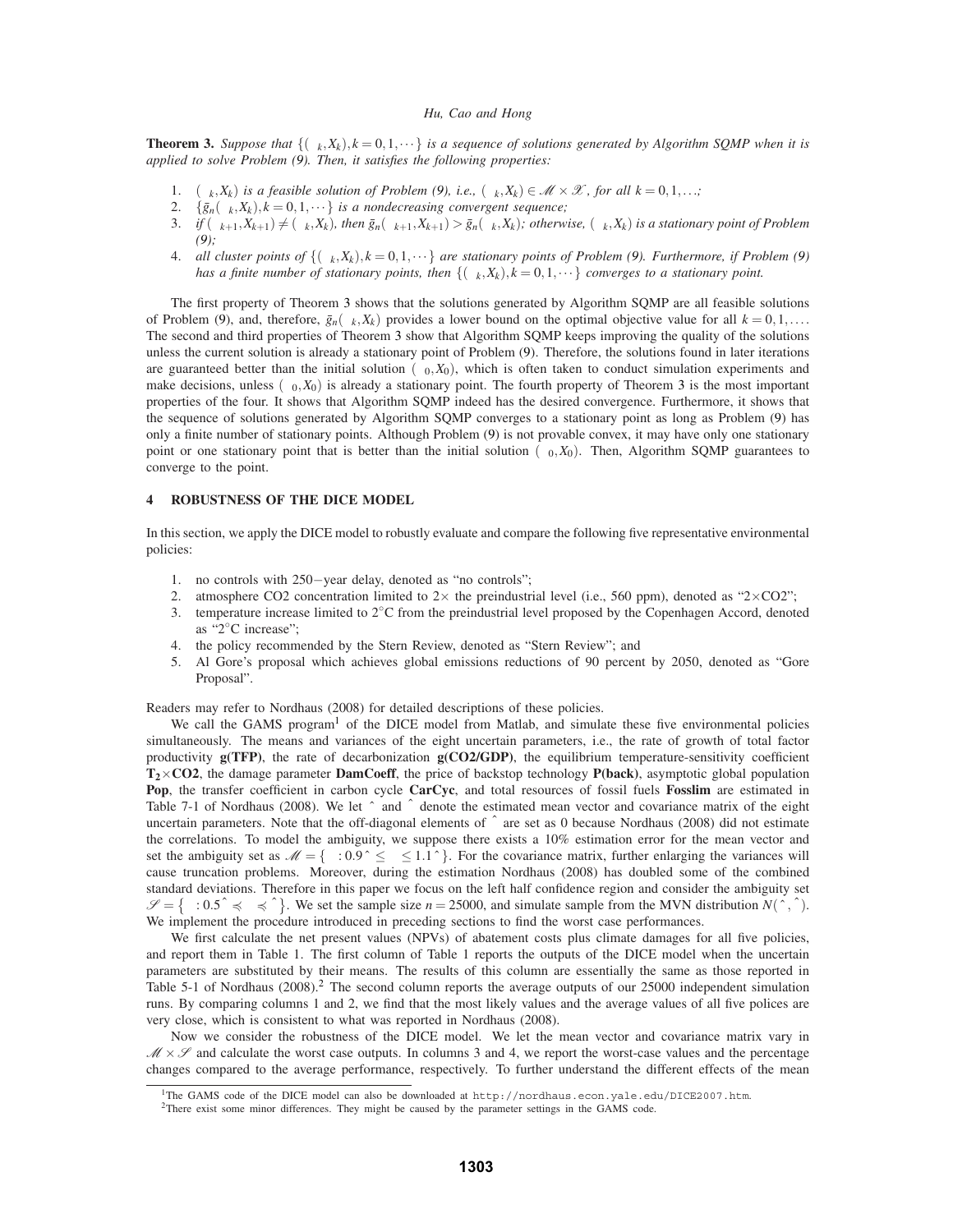vector and covariance matrix, we fix the mean vector at  $\hat{\mu}$  and allow the covariance matrix to vary in  $\mathscr{S}$ , and report the corresponding results in columns 5 and 6.

| Policy                    | Most likely | Average | Worst case | Change from  | Worst case | Change from  |
|---------------------------|-------------|---------|------------|--------------|------------|--------------|
|                           |             |         |            | Average case | (fix mean) | Average case |
| No controls               | 23.12       | 24.64   | 38.99      | 58.21%       | 26.27      | $6.62\%$     |
| $2\times$ CO <sub>2</sub> | 20.00       | 20.89   | 31.88      | 52.62%       | 21.74      | 4.08%        |
| $2^{\circ}$ C increase    | 24.72       | 27.27   | 43.75      | 60.42%       | 28.26      | 3.63%        |
| Stern Review              | 39.96       | 38.53   | 60.28      | 56.42%       | 41.75      | 8.35%        |
| Gore Proposal             | 45.55       | 53.67   | 71.54      | 33.29%       | 55.28      | 3.00%        |

Table 1: NPVs of Abatement Costs Plus Climate Damages (Trillions of 2005 U.S. \$)

From Table 1, we have the following observations. First, the DICE model is sensitive to the eight uncertain parameters. For the given small ambiguity set  $\mathcal{M} \times \mathcal{S}$ , the worst case average costs are 50% −60% higher than the current average costs for most of the considered policies. Second, in the worst case, the order or the preference of these policies does not change compared to the most likely or the average cases (i.e., the first two columns of Table 1). Third, the cost measure seems much more sensitive to the mean vector than to the covariance matrix. From the above table we see that the 10% estimation error of the mean vector contributes to the most to the change of the costs. This suggests that, to improve the robustness of the DICE model, more effort needs to be spent on improving the estimates of the mean vector instead of the covariance matrix.

We also calculate the global temperature increases by 2105 from the pre-industrial level and report them in Table 2. The robustness of this important measure shows a similar pattern compared to the costs reported in Table 1, except that the covariance matrix of the parameters has an even smaller impact on the temperature change. Another interesting finding is that the cost measure and temperature change measure may attain their maxima at different points in the ambiguity sets. For instance, if we consider the mean of **g(TFP)**, maximizing the cost pushes it to its lower bound, while maximizing the temperature change pushes it to the upper bound. This is because the cost consists of both climate damages and abatement cost.

Table 2: Global Temperature Increases by 2105 (◦C from the Pre-industrial Level)

| Policy                    | Most likely | Average | Worst case | Change from  | Worst case | Change from  |
|---------------------------|-------------|---------|------------|--------------|------------|--------------|
|                           |             |         |            | Average case | (fix mean) | Average case |
| No controls               | 3.19        | 3 1 7   | 3.68       | 16.09%       | 3.19       | 0.64%        |
| $2\times$ CO <sub>2</sub> | 2.53        | 2.37    | 2.64       | 11.39%       | 2.41       | 1.69%        |
| $2^{\circ}$ C increase    | 2.00        | 2.00    | 2.00       | $0.00\%$     | 2.00       | 0.00%        |
| Stern Review              | 1.51        | 1.54    | 1.73       | 12.34%       | 1.56       | 1.30%        |
| Gore Proposal             | 1.49        | 1.49    | 1.68       | 12.75%       | 1.49       | 0.00%        |

DICE model is known to be a standard cost-benefit analysis. By comparing the costs and other concerned measures for different policies, it may suggest that facing global warming, "No Action" can be better than "Action". A major reservation about DICE model is perhaps that such cost-benefit analysis would fail when human beings might suffer an indefinitely large expected loss from catastrophic events. This forms the basic idea of Dismal Theory, (see e.g., Weitzman 2009). Catastrophic event is itself a vague content. Many people suggest that it would be catastrophic if the global average temperature rises by 4◦C above the pre-industrial level. The United Kingdom's Met Office Hadley Centre even draws a map depicting some of the impacts that may occur if this event occurs<sup>3</sup>. At the end of this section we compare the probabilities of such event for different policies under current normality assumption. From the numerical simulation we estimate that the probability for no controls policy is 17.7%, with worst case probability being 36.5%. These probabilities are indeed large, indicating that there exist high risks for the no control policy. On the other hand, for 2×CO2 policy and Stern Review policy, the underlying event is identified as a rare event, with probability less than 0.1%. This means the risks of these two policies are much lower. Finally we note that for the aggressive Gore proposal we did not observe the occurrence of underlying event in these 25000 runs.

Summarizing the robustness analysis on DICE model, our conclusion is essentially consistent with Nordhaus (2008): There exist major uncertainties. Moreover, to deal with global warming, we DO need to take some MODERATE environmental policies, such as  $2\times$ CO2 policy, or  $2°C$  increase policy. From the point of view of cost, temperature change, robustness of output, as well as risk, the  $2 \times CO2$  policy seems a competitive policy.

# **REFERENCE**

Anderson, T. W. 1984. *An introduction to Multivariate Analysis*. New York: John Wiley and Sons, Inc. Ben-Tal, A. and A. Nemirovski. 1998. Robust convex optimization. *Mathematics of Operations Research*, 23:769-805. Boyd, S. and L. Vandenberghe. 2004. *Convex Optimization*. Cambridge University Press, Cambridge, UK.

<sup>3</sup>See http://www.actoncopenhagen.decc.gov.uk/en/ambition/evidence/4- degrees-map/.